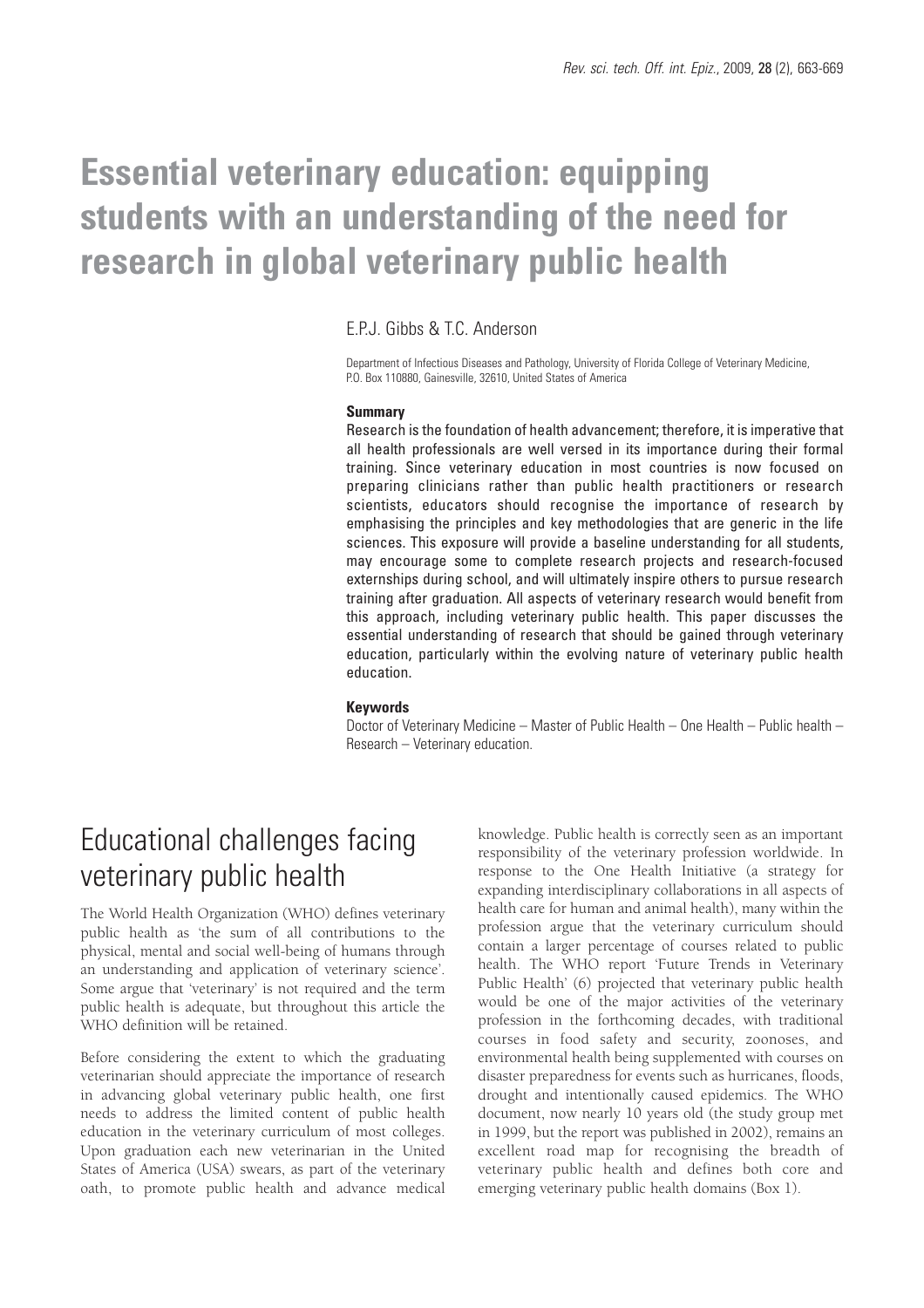#### **Box 1**

#### **Core and emerging domains of veterinary public health Core domains**

- Diagnosis, surveillance, epidemiology, control, prevention and
- elimination of zoonoses
- Food protection
- Management of health aspects of laboratory animal facilities and
- diagnostic laboratories
- Biomedical research
- Health education and extension
- Production and control of biological products and medical devices
- Management of domestic and wild animal populations
- Protection of drinking water and the environment
- Management of public health emergencies

#### **Emerging domains**

- Investigation, epidemiology and control of non-zoonotic,
- communicable diseases
- Social, behavioural and mental aspects of human–animal relationships (including animal-facilitated therapy and development of animal welfare standards)
- Epidemiology and prevention of non-infectious diseases (including the promotion of healthy lifestyles)
- Leadership, management and administration of public health and environmental agencies, including government institutions, private sector organisations and academic institutions
- Risk analysis, health economics, cost-benefit analysis, cost analysis, effectiveness analysis and other methods of evaluating health service delivery and public health programmes
- The social context of delivery of veterinary public health services, especially to women in rural areas who have traditionally been underserved by Veterinary Services, yet who have great potential for preventing zoonotic diseases and diseases of animal origin

*Source*: World Health Organization (6)

Undoubtedly, veterinary public health will remain a major responsibility for the profession in all countries. It is important for all students to receive training in public health because all veterinarians, regardless of their career path, are confronted by public health issues on a regular basis. That said, it is difficult (particularly in countries, such as the USA, where companion animal practice is highly developed) to see how the present educational structure could be changed to enable all students to attain a level of competency in public health that would be sufficient to make them competitive for appointments in this area without undertaking further training after graduation.

Veterinarians have a long and distinguished history of contributing to the maintenance and promotion of public health. How, then, has a situation developed in which the training of veterinarians needs to be supplemented before

they are competitive for careers in public health? In the last 25 years there have been many changes in the demographics of the profession, and in its role in serving society. In the developed nations, the majority of the profession is now employed in small animal practice and is predominantly female (a similar trend is emerging in the developing nations of the world). The curriculum has been adapted to this change in focus: the percentage of time spent on food animal practice, and more specifically on public health concerns, has declined. In some colleges students can now choose to follow courses along a specialised track before receiving their veterinary degree, and this has exacerbated the problem. Without new efforts in recruitment (e.g. recruitment of individuals with an expressed interest in food animal medicine or veterinary public health), and changes in the curriculum in veterinary colleges, this distribution is likely to worsen.

This trend away from extensive training in food animal production and public health has occurred at a time when more veterinarians are needed in these fields. The WHO 'Future Trends in Veterinary Public Health' report (6) concluded that multiple global challenges face health professionals, and solutions will require extensive collaboration between traditionally distinct disciplines. Gibbs (3), reviewing the responses to these challenges, pointed out the historical neglect of public health in the late 20th Century, the recent record of poor interdisciplinary collaboration, and the deficiencies in education. There is now serious concern worldwide among those involved in the One Health Initiative that the veterinary profession has not been sufficiently pro-active in adequately educating veterinary students in matters of public health. Certainly there has been a recent flourish of activity to address the problem in many countries. Most schools recognise that they must recruit more students interested in food production and that they must increase the training opportunities for those interested in public health, but the lure of other specialised areas in the profession is strong. Many graduating students are interested solely in clinical veterinary medicine, particularly in small animal and equine medicine, and enter into internships and residencies to further hone their skills before taking their first appointment in practice. The training programmes bring with them the opportunity for the individual to become 'boarded' (i.e. he or she will become a member through examination of a specialty board, such as internal medicine, surgery, etc.). There is an established pathway for these students to follow, and the financial reward upon completing the training is attractive. In contrast, until recently there has been an inadequate career structure for graduating students who wish to pursue a career in veterinary public health.

The topic of this paper, namely the education of students in the importance of research in global veterinary public health, must therefore be placed in context as just one part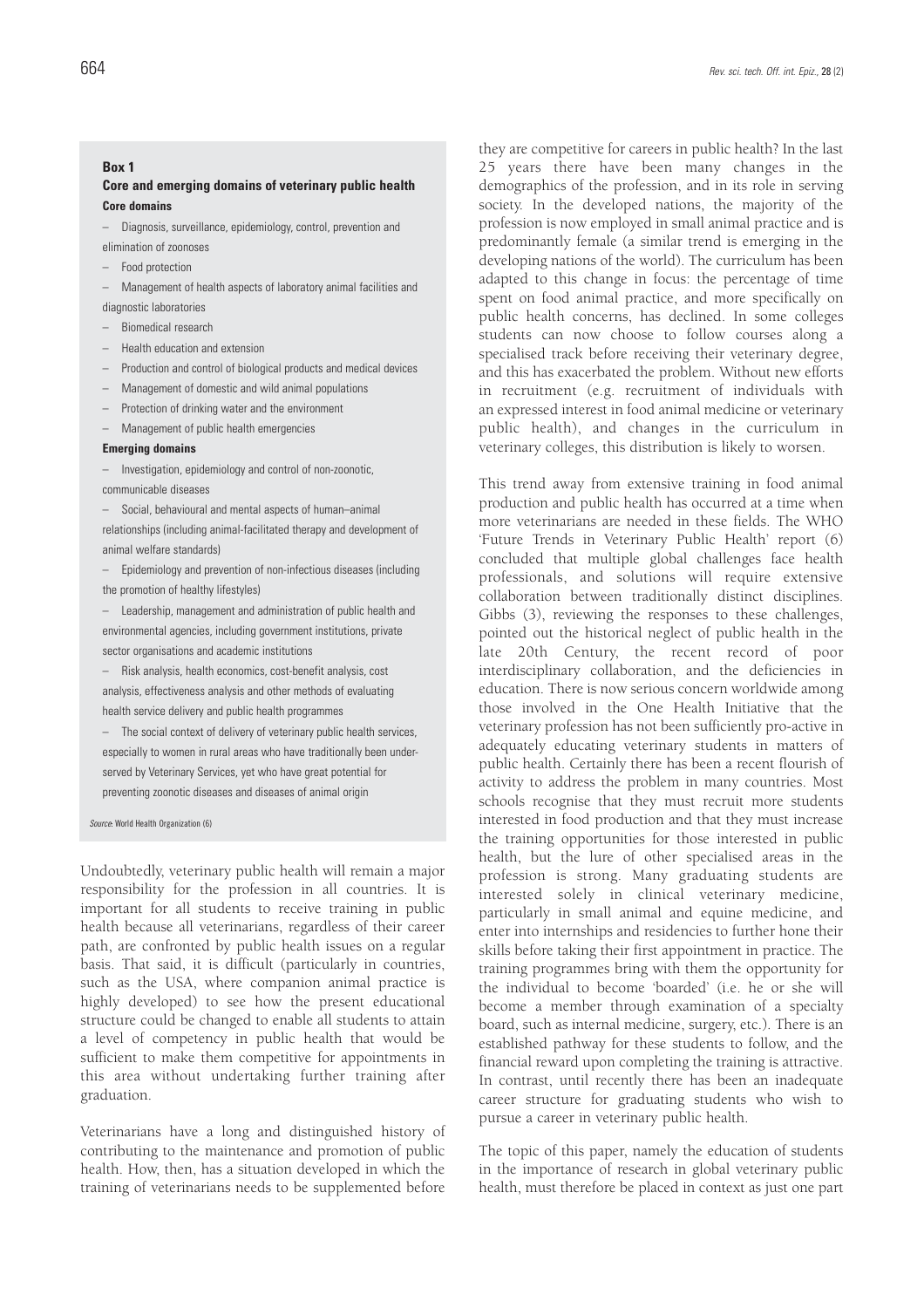of the greater educational challenge of engaging veterinary students in public health.

## Cultivating an appreciation for the importance of research within the scope of global veterinary public health

Research is a mission of most veterinary schools around the world, and its benefits to animal and human health are well recognised. Meeting the veterinary public health challenges of the 21st Century requires major reliance upon science, coupled, in some cases, with significant changes in social behaviour. Ultimately, science advances through research. Nolan *et al.* (5) remarked, when discussing the current needs of society and the recruitment of veterinarians into research in general, that the impact of veterinarians in public health and on social well-being is often underrated, given the inextricable link between animals and people (Fig. 1). Thus, it is axiomatic that every veterinary student needs to develop, during his or her training, a strong appreciation of the history of research and the continuing need for high-quality research in all specialisations of veterinary medicine.

Research can be defined as 'scientific or critical investigation aimed at discovering and interpreting facts'. More specifically, 'scientific research relies on the application of the scientific method, a harnessing of curiosity' (1). As an illustration, two of the cornerstones of public health, vaccination and epidemiology, evolved from curiosity and application of the scientific method in the 18th and 19th Centuries respectively (see Box 2 on Edward Jenner and John Snow).

Although definitions provide a generic understanding of research, the reality is that research means different things

**Fig. 1**

to different professions, and even to different individuals. Our personal and professional background and interests inherently bias our definition, understanding, and appreciation of research. The spectrum of research that provides the underpinning for advances within the domains of veterinary public health is inevitably wide in scope. As the WHO report points out, the spectrum ranges from 'diagnosis, surveillance, epidemiology, control, prevention and elimination of zoonoses' to 'the social context of delivery of veterinary public health services' (6) (Box 1). Accordingly, with so little time available in the curriculum, students training to be veterinarians need to appreciate the importance of research across medicine rather than specifically within public health. At a bare minimum, students need to know the concepts of the scientific method, how to search the literature, how to formulate and address a hypothesis, how to use general research methodologies, and from whom they should seek advice. Involvement with research, as the next important stage in the educational process, is most easily accommodated subsequent to, or in parallel with, the veterinary degree, as will be discussed later.

### The need for student awareness of the importance of research within the One Health Initiative

The One Health Initiative has been established to address many of the challenges described above. But the One Health Initiative will only be successful if there is both interdisciplinary co-operation and a strong foundation of research activities across the spectrum of issues. For many scientists there is now a convergence of scientific skills and language that promotes interdisciplinary collaboration. This is most apparent within the control of infectious disease, which is an area in which veterinarians are very much involved. The power of modern research techniques

Biomedical



Food industry

Animal health and welfare

Biomedical and medicine and welfare **starting the medicine** 

**Comparative** 

Environment

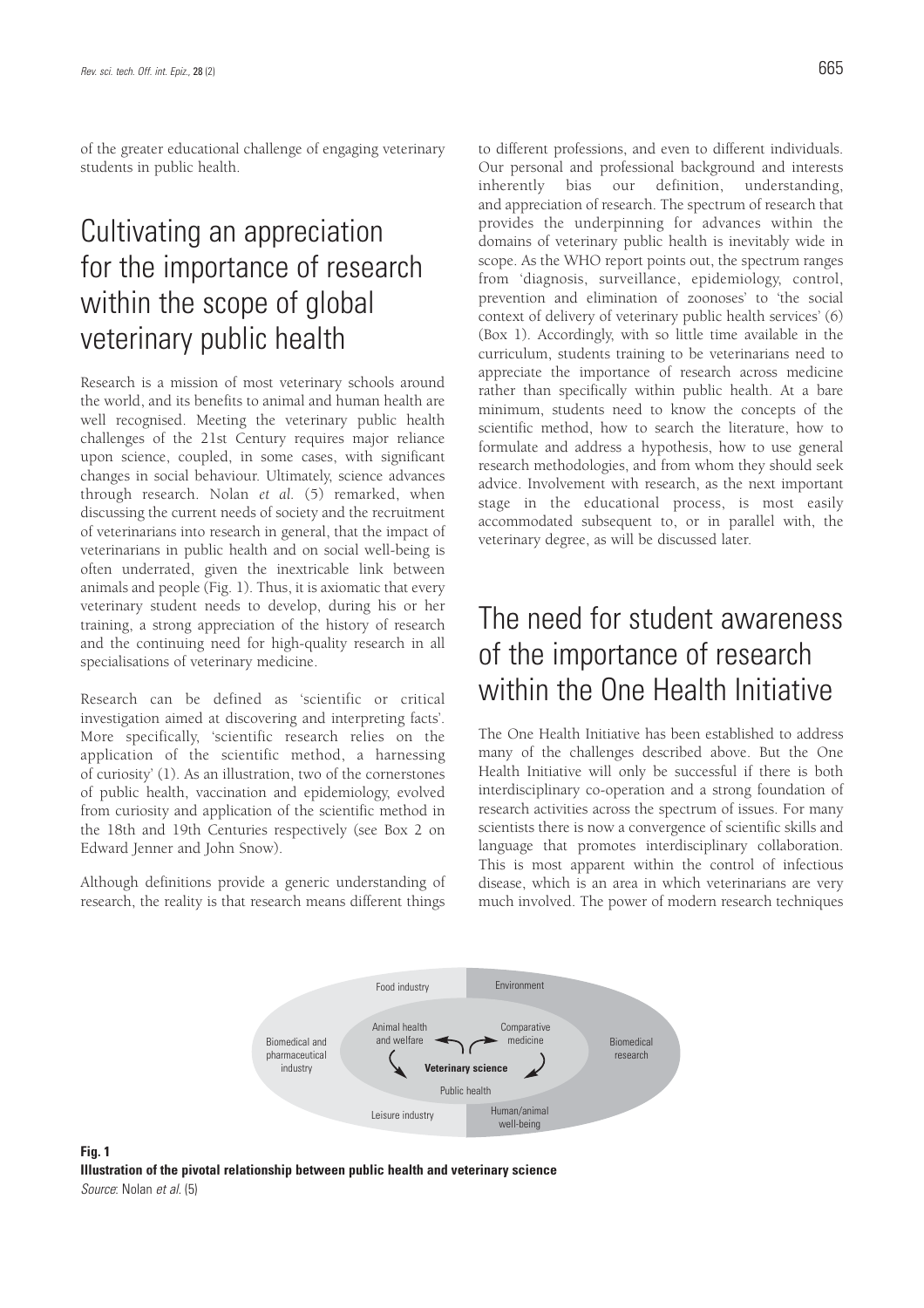#### **Box 2**

#### **The contributions of research to global public health: a historical perspective**

Anyone questioning the importance of educating today's veterinary student in the importance of global public health research should be directed to the discoveries of Edward Jenner and John Snow. Isaac Newton (using a phrase attributable to the philosopher Bernard of Chartres) remarked that his scientific discoveries were only possible because he was able to see further as he was able to stand on the shoulders of giants. Likewise, the modern discipline of public health is founded upon the research discoveries of Jenner and Snow in the 18th and 19th Centuries.

#### **Jenner's discovery that cowpox can be used**

#### **to protect from smallpox: the birth of vaccination**

The period which many historians of science call the Scientific Revolution can be roughly dated as having begun in 1543, the year in which Nicolaus Copernicus (1473-1543) published his theories displacing Earth as the centre of the Universe. Subsequently, in England, the writings of Francis Bacon (1561-1626) and later John Locke (1632-1704) advanced the Scientific Revolution by introducing empiricism upon which the scientific method (and thus scientific research as we understand it today) was founded. The scientific method gained momentum in England and we know that it influenced the thinking of Edward Jenner, the physician whose studies on smallpox, once the scourge of mankind, led to the disease being globally eradicated in 1980.

Jenner's work developed from the common observation that milkmaids did not generally get smallpox. Indeed there is even a nursery rhyme that confirms this. Jenner theorised that prior exposure to cowpox protected the milkmaids. (A popular rhyme sung at that time illustrates the observation upon which Jenner based his experiments: 'Where are you going to, my pretty maid?' 'I'm going a-milking, sir', she said. 'What is your fortune, my pretty maid?' 'My face is my fortune, sir', she said.) Unquestionably, Benjamin Jesty, a farmer who lived about 50 miles from Jenner, had recognised this about 30 years earlier and had even protected his family by inoculating pustulous material from cows. But Jenner was the first to apply the scientific method of experimentation and thus it was to Jenner that the honour of discovering vaccination was given by Pasteur nearly a century later. (It was in honour of both Jenner and the role of the cow [Latin: *vacca*] that Louis Pasteur adopted the term vaccination.)

By today's standards, Jenner's experiments were neither ethical nor adequately controlled. On 14 May 1796, Jenner tested his theory by first inoculating James Phipps, a young boy of 8 years old, with material from pustules on the hand of Sarah Nelmes, a milkmaid who had caught cowpox from a cow. Later, and most importantly, he challenged Phipps' immunity by attempting to infect him with smallpox. As history knows, Phipps resisted this challenge.

#### **John Snow and the discovery that cholera is spread by water**

The investigations of John Snow (1813-1858), as supported by the work of William Farr (1807-1883), into the cholera outbreaks in London, particularly the Broad Street epidemic in 1854, are now generally regarded as the founding event for the science of epidemiology and the discipline of public health as we recognise it today.

Snow's research is all the more remarkable because it was conducted (as indeed were Jenner's studies on smallpox some 50 years earlier) at a time when the microbial cause of disease had yet to be established. Disease was believed by many to be caused by noxious air and other influences collectively known as miasmas. The germ theory of disease had not been accepted.

By using maps to record the cases and by questioning the citizens in the area, Snow and Farr recognised, through observation linked to statistical analysis, that the cases of cholera could be linked to a specific pump from which most of those affected had drunk water. The evidence was sufficiently persuasive for the local council to remove the handle from the pump thereby forcing the inhabitants to draw water from a different source. Controversy still lingers as to the true circumstances of the epidemic, but the research by Snow and Farr was epochal.

The research of Jenner introduced the concept of preventing diseases through vaccination. The research of Snow and Farr led to communities throughout the world placing great priority on the supply of safe drinking water. Complemented by the later discoveries of Louis Pasteur and Robert Koch and the establishment of the science of microbiology, these two examples of research, both based on the scientific method, have promoted, more than any other, human and animal health throughout the world.

is truly amazing and new technology is being applied to epidemiology and disease diagnosis with rapidly increasing sophistication and speed. The combined application of the polymerase chain reaction (PCR) to detect infectious agents and the sequencing of the genome of microbes has revolutionised diagnostics. The parallel sequencing of the genomes of many mammals and arthropod vectors opens up the opportunity to relate the classic epidemiological triangle of host, agent, and environment in ways hitherto never even imagined. The molecular revolution was heralded by Francis Crick and James Watson and introduced a common language of base pairing. This language unites many disciplines and professions. Discoveries in one field can be quickly applied in

apparently unrelated fields. Today's veterinary student must have an appreciation of this 'core science' and how it is applicable in veterinary medicine, including veterinary public health.

Diagnostic techniques are critical to the control of disease, but epidemiological knowledge is also critical. Epidemiology is at the apex of the many disciplines within science and social behaviour that contribute to One Health. Unfortunately, epidemiology does not have a common language akin to that of molecular science, but the introduction of the use of personal computers for modelling disease has arguably united epidemiologists across a wide range of study. Additionally, epidemiology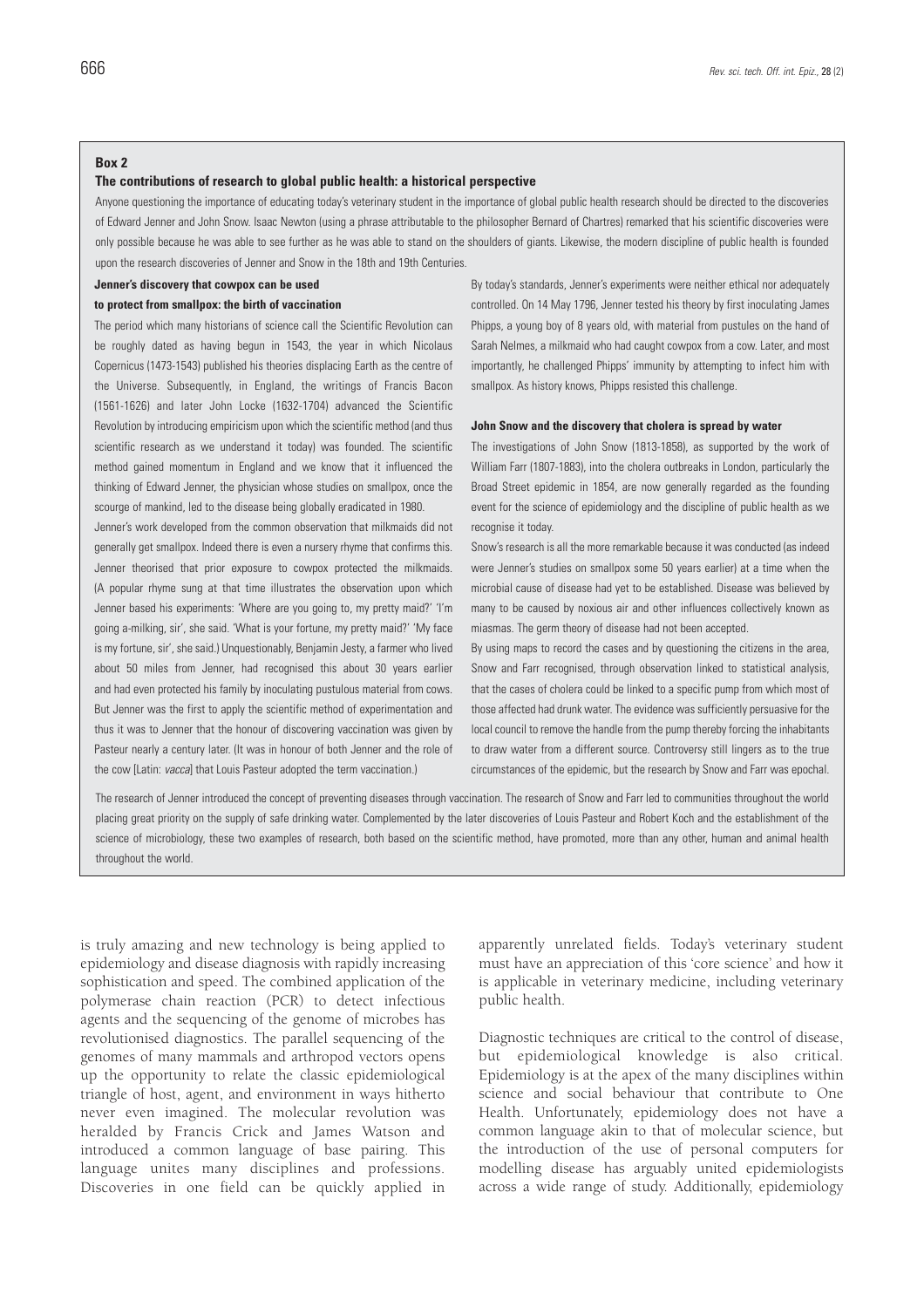has advanced rapidly by linking modelling to the modern armoury of molecular diagnostics to trace the origins and spread of infectious agents. The global tracing of the spread of H5N1 highly pathogenic avian influenza and its molecular evolution is a classic example, employing the powerful synergy of these technologies. A recent technical consultation of the Food and Agriculture Organization (FAO), the World Organisation for Animal Health (OIE) and the WHO on avian influenza at the human–animal interface highlights the breadth of research – from basic field epidemiology to high-powered molecular investigation – involved in global public health (2). An appreciation of how research provides the bedrock for disease tracing and risk assessment, for example, is critical for all veterinarians and especially those intent upon a career in public health.

### The way forward: specialised training in public health

In the last five years, many veterinary schools in the USA and around the world have recognised the need for a renaissance in veterinary public health education. There is also recognition that any attempt to drastically change the core veterinary curriculum to include more required courses on public health (as opposed to elective courses) is unrealistic.

The most common approach to redress the situation in North American veterinary schools has been to offer a Master of Public Health (MPH) degree with the veterinary degree to students interested in public health. These combined degrees are structured so that students can complete the MPH while in veterinary school or shortly thereafter. For example, at the University of Florida the students start their MPH degree the summer before entering the Doctor of Veterinary Medicine (DVM) curriculum in the autumn. By allowing common credit for several courses, the students can graduate with a DVM degree and an MPH degree in the same semester. Mechanisms vary from university to university, and details of other degree programmes have been recently published by Hueston (4). The majority of veterinary schools in the USA have established, or are developing, such joint degree programmes.

Although the MPH is not a 'research' degree, students are usually expected to complete an internship and/or research project, which provides greater exposure to research methods and tools. Residency training leading to board certification from the American College of Veterinary Preventive Medicine also leads to an appreciation of the importance of research in public health. Currently, however, only one veterinary public health residency is available in the USA (at the University of Minnesota). Finally, veterinarians with a strong interest in research can pursue PhD-level graduate training either in a veterinary school, a school of public health or similar institution.

### Conclusion

It is the opinion of the authors that the veterinary curriculum (prior to any post-graduate study) should emphasise the issues outlined below so that each student acquires a basic appreciation of research within the context of veterinary public health.

*a)* All students should receive instruction and guidance in:

– research and the scientific method

– general research methods and tools ('core science' concepts should be discussed throughout the curriculum)

– research needs within the veterinary profession (pertinent to both animal and human health)

– additional educational opportunities that can be completed during or after veterinary school.

*b)* All students should recognise the five disciplines of public health (biostatistics, environmental health, epidemiology, public health administration, social and behavioural sciences) and appreciate the roles of veterinarians in the public health workforce (WHO core and emerging veterinary public health domains [Box 1]).

*c)* All students should understand their social responsibilities and where they fit into the bigger picture of health protection and promotion (One Health), particularly within the context of their chosen career paths.

*d)* Students should appreciate that research opportunities are vast; however, they will most likely need to specialise or focus their attention on a subset of issues about which they are most passionate. This will often require additional graduate training (Master of Science, MPH, PhD, etc.). If students are interested in veterinary public health research they should seek out mentors that can best guide them, network with researchers and other students, and ideally travel in order to gain a more global perspective.

*e)* Students must appreciate that global public health challenges are multifaceted, they will require extensive collaboration to solve or mitigate, and advances are contingent upon an underpinning of research.

While all veterinarians should possess a strong appreciation of public health fundamentals, the growth of specialisation within the veterinary profession in many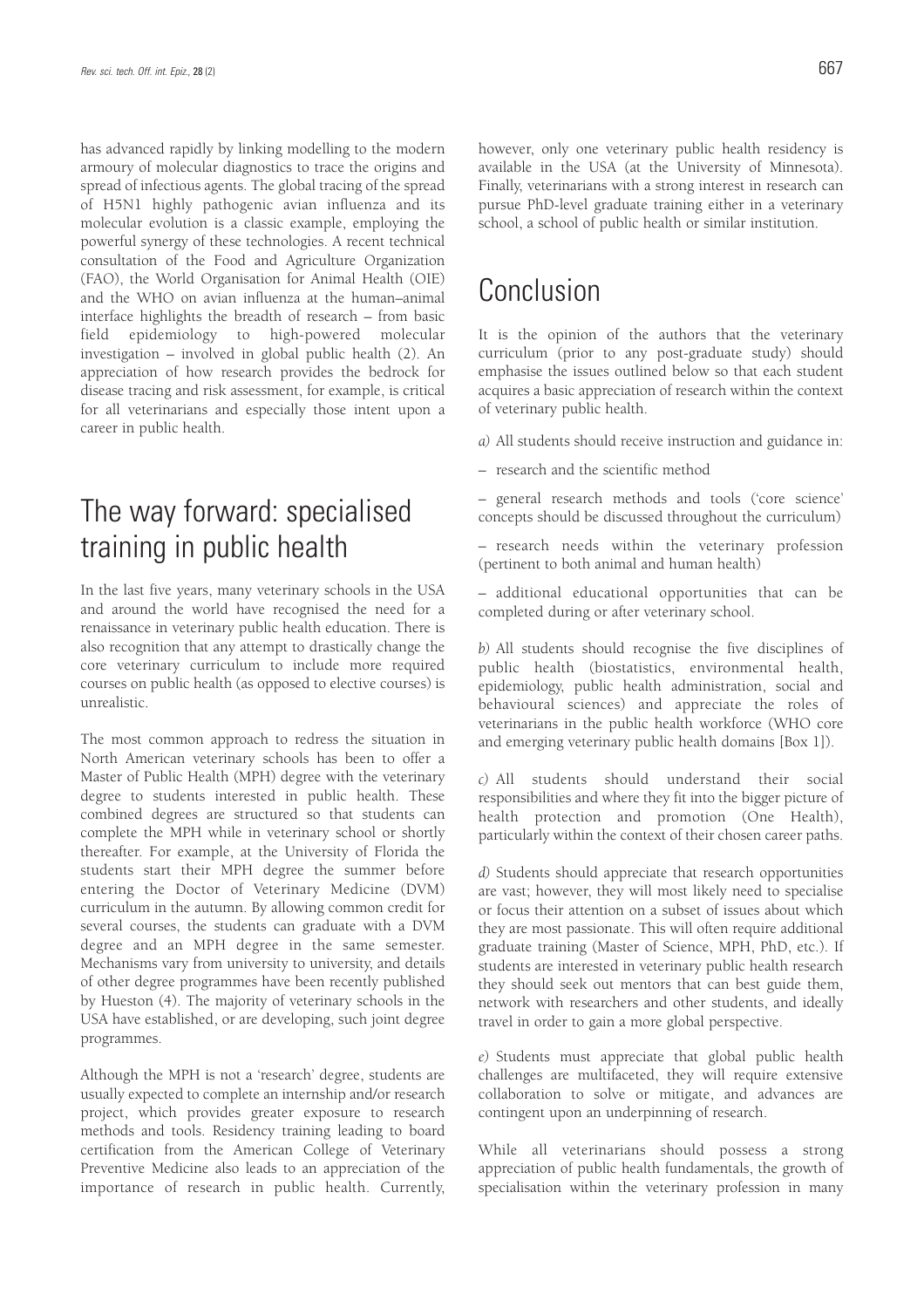nations of the world now parallels that of the medical profession. It is therefore unrealistic to expect all veterinarians to have extensive knowledge of public health issues and research at the time of graduation. The goal should be that each graduate understands the core concepts of research and veterinary public health, how their career interests overlap with these fields, and

ultimately their social responsibilities to public health and the advancement of medical knowledge. The emergence of more public health and research training opportunities, whether during school or after graduation, is an encouraging development for those students who wish to pursue veterinary public health and/or research as their career path.

 $\Box$ 

**Les fondamentaux de l'enseignement vétérinaire : sensibiliser les étudiants à la nécessité de la recherche dans le domaine de la santé publique vétérinaire mondiale**

E.P.J. Gibbs & T.C. Anderson

#### **Résumé**

La recherche est la base du progrès sanitaire ; par conséquent, il est impératif que les professionnels de la santé prennent toute la mesure de son importance durant leur formation initiale. Étant donné que dans la plupart des pays, les systèmes d'enseignement vétérinaire visent en priorité à former des cliniciens plutôt que des praticiens de la santé publique ou des chercheurs, il serait utile que les enseignants reconnaissent l'importance de la recherche et exposent les principes et les méthodologies qui sont communes aux sciences biologiques. Cette initiation permettrait aux étudiants d'acquérir de bonnes connaissances de départ, encouragerait certains d'entre eux à effectuer des projets et des stages de recherche durant leur formation, voire à se lancer dans une spécialisation de recherche après l'obtention de leur diplôme. Une telle approche serait bénéfique pour tous les aspects de la recherche vétérinaire, y compris la santé publique vétérinaire. Les auteurs examinent les composantes essentielles de la recherche auxquelles les étudiants doivent être versés, en particulier dans le contexte d'un enseignement de la santé publique vétérinaire en pleine évolution.

#### **Mots-clés**

Docteur en médecine vétérinaire – Enseignement vétérinaire – Master en santé publique – Recherche – Santé publique – Une seule santé.

п